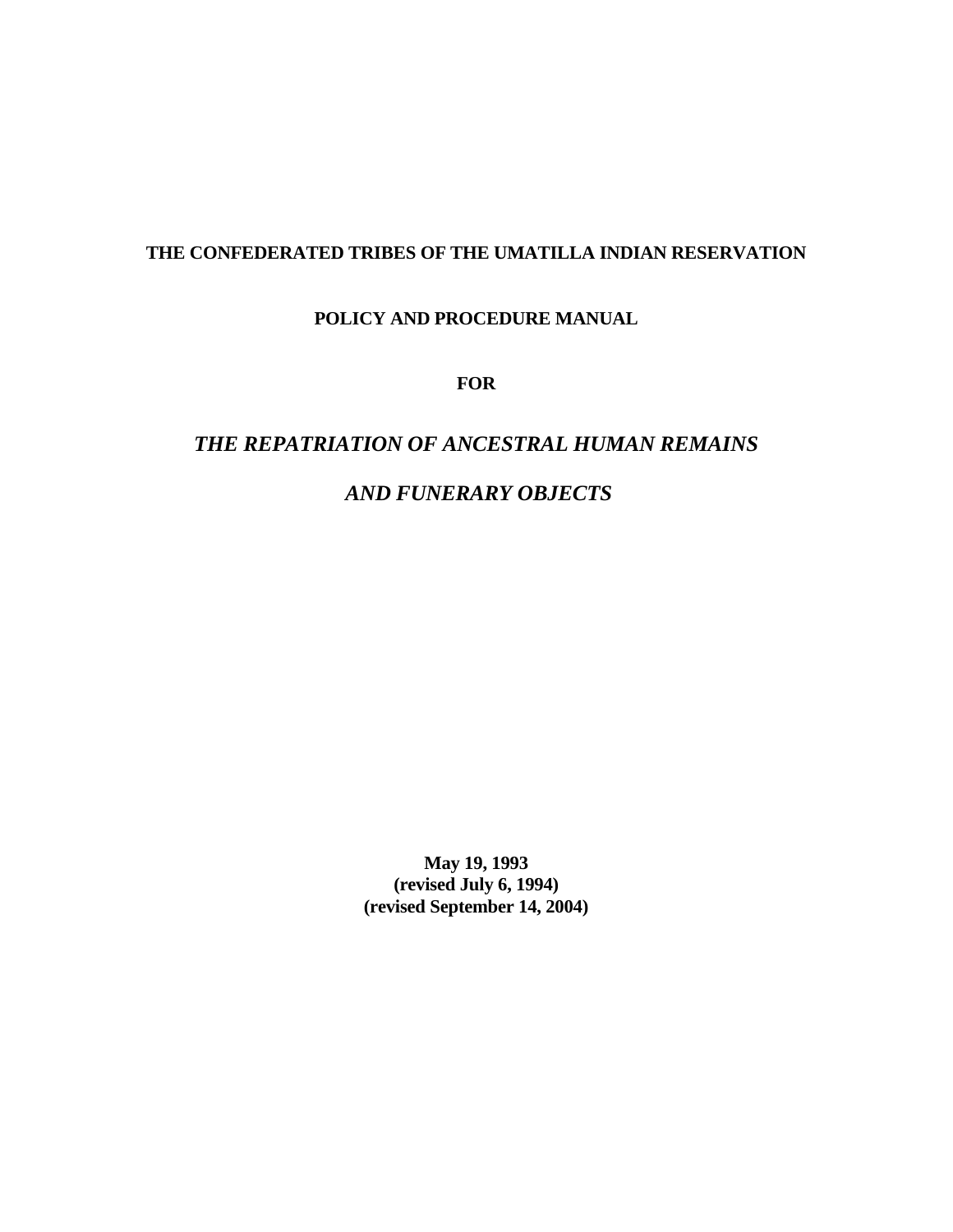# **INTRODUCTION**

On November 16, 1990, President George Bush signed into law P.L. 101-601, the *Native American Graves Protection and Repatriation Act* (NAGPRA).

The NAGPRA requires all Federal agencies, all Museums which receive Federal funding and Universities to conduct summaries and inventories for the purpose of identifying all Native American human remains, associated and unassociated funerary objects, sacred objects and objects of cultural patrimony, for the ultimate purpose of returning such remains and objects to Indian Tribes for repatriation.

The NAGPRA also requires that these summaries and inventories be conducted in consultation with Indian Tribes. The Confederated Tribes of the Umatilla Indian Reservation (CTUIR) have conducted previous repatriation activities. Since the passage of the NAGPRA, the CTUIR have developed an understanding that the NAGPRA has the potential to create a multitude of social, financial, legal and administrative threats to the CTUIR.

The historical fact that the CTUIR have never had a tradition of un-earthing ancestral human remains, and due to the social, legal and political chronicles surrounding the passage of the NAGPRA, have both compelled the CTUIR to develop fundamental policies and procedures to guide the Board of Trustees in the decision-making process regarding the NAGPRA and repatriation activities. In response to the NAGPRA and the potential threats to the CTUIR, the following policies have been adopted by the Board of Trustees for use in the decision-making process for the NAGPRA and all repatriation activities involving the CTUIR.

## **1. TRIBAL POLICY - AMERICAN INDIAN RELIGIOUS FREEDOM ACT**

On August 11, 1978, the Congress of the United States enacted **Public Law 95-41 (92 Stat. 469),** known as the **"American Indian Religious Freedom Act",** which provides "on or after August 11, 1978, it shall be the policy of the United States to protect and preserve for American Indians their inherent right of freedom to believe, express, and exercise the traditional religions of the American Indian, Eskimo, Aleut, and Native Hawaiians, including but not limited to access to sites, use and possession of sacred objects, and the freedom to worship through ceremonial and traditional rites." It is the policy of the CTUIR to support this act.

## **2. TRIBAL POLICY - ACCESS TO SACRED SITES**

The Board of Trustees shall take such actions as it deems necessary to ensure that Tribal members are granted access to sacred sites.

## **3. TRIBAL POLICY - PROTECTION OF INDIAN GRAVES**

Oregon Revised Statutes 97.740 through 97.760 provide for the protection of Indian graves. It is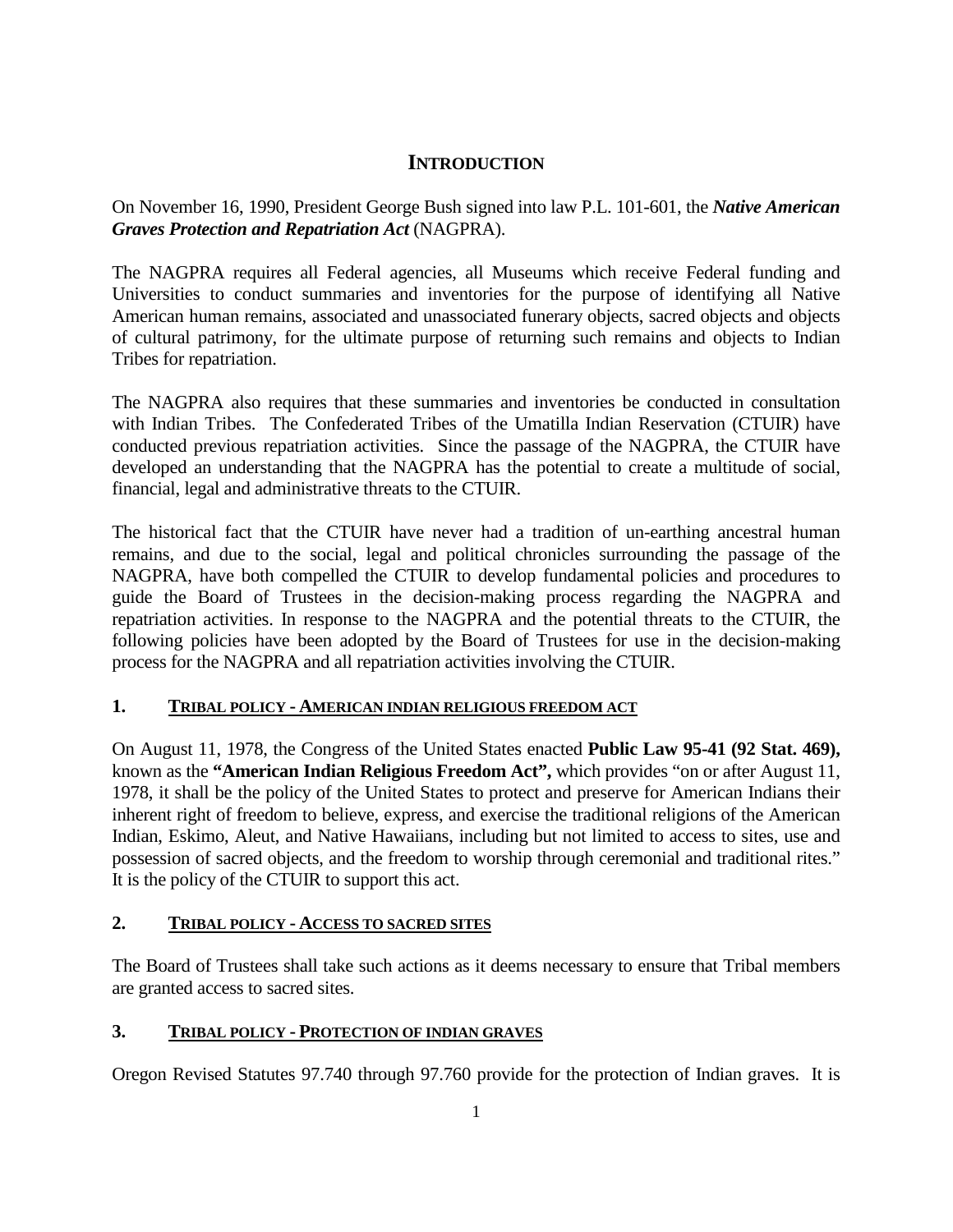the policy of the CTUIR to support enforcement of this statute. ORS 97.750 provides:

- **(a)** If such action is necessary to protect the burial from imminent destruction, and upon prior notification to the State Historic Preservation Office and to the appropriate Indian tribe in the vicinity of the intended action, a professional archaeologist may excavate a Native Indian cairn or grave and remove resource objects and human remains for subsequent reinterment under the supervision of the Indian tribes.
- **(b)** Except as provided in subsection (1) of this section, any proposed excavation by a professional archaeologist of a Native Indian cairn or grave shall be initiated only after prior written notification to the State Historic Preservation Office and with the prior written consent of the appropriate Indian tribe in the vicinity of the intended action. Failure of a tribe to respond to a request for permission within 30 days of its mailing shall be deemed consent. All resource objects and human remains removed during such an excavation shall, following scientific study, be re-interred at the archaeologist's expense under the supervision of the Indian tribe.
- **(c)** In order to determine the appropriate Indian tribe under this section and ORS 97.745, a professional archaeologist or other person shall consult with the Commission on Indian Services which shall designate the appropriate tribe."
- **(d)** It is the intent of this Policy and Procedure Manual to provide a mechanism for expeditiously determining whether or not written consent for an excavation shall be given pursuant to ORS 97.750(2).

#### **4. PROCEDURES FOR OBTAINING CONSENT**

A request for consent to excavate pursuant to ORS 97.750 shall be presented to the Cultural Resources Protection Program (CRPP) of the Department of Natural Resources (DNR) for the CTUIR. The CRPP shall direct and coordinate appropriate representatives, employees and, or professionals under contract of the CTUIR to conduct an investigation of the matter and make a formal written report to the CTUIR's Cultural Resources Commission within 20 days recommending whether or not to grant consent to the excavation, and if consent is granted, what if any conditions should be imposed on the excavation. Such conditions shall include the option of the CTUIR to perform the excavation in full or in part and any other survey or preliminary work in full or in part, under contract with the requesting party.

#### **5. TRIBAL POLICY - NATIVE AMERICAN GRAVES PROTECTION AND REPATRIATION ACT**

The Native American Graves Protection and Repatriation Act (NAGPRA) provides for the protection of Native American graves and for the return and repatriation of human remains, associated and unassociated funerary objects, sacred objects and objects of cultural patrimony. It is the policy of the CTUIR to support the enforcement, implementation and administration of the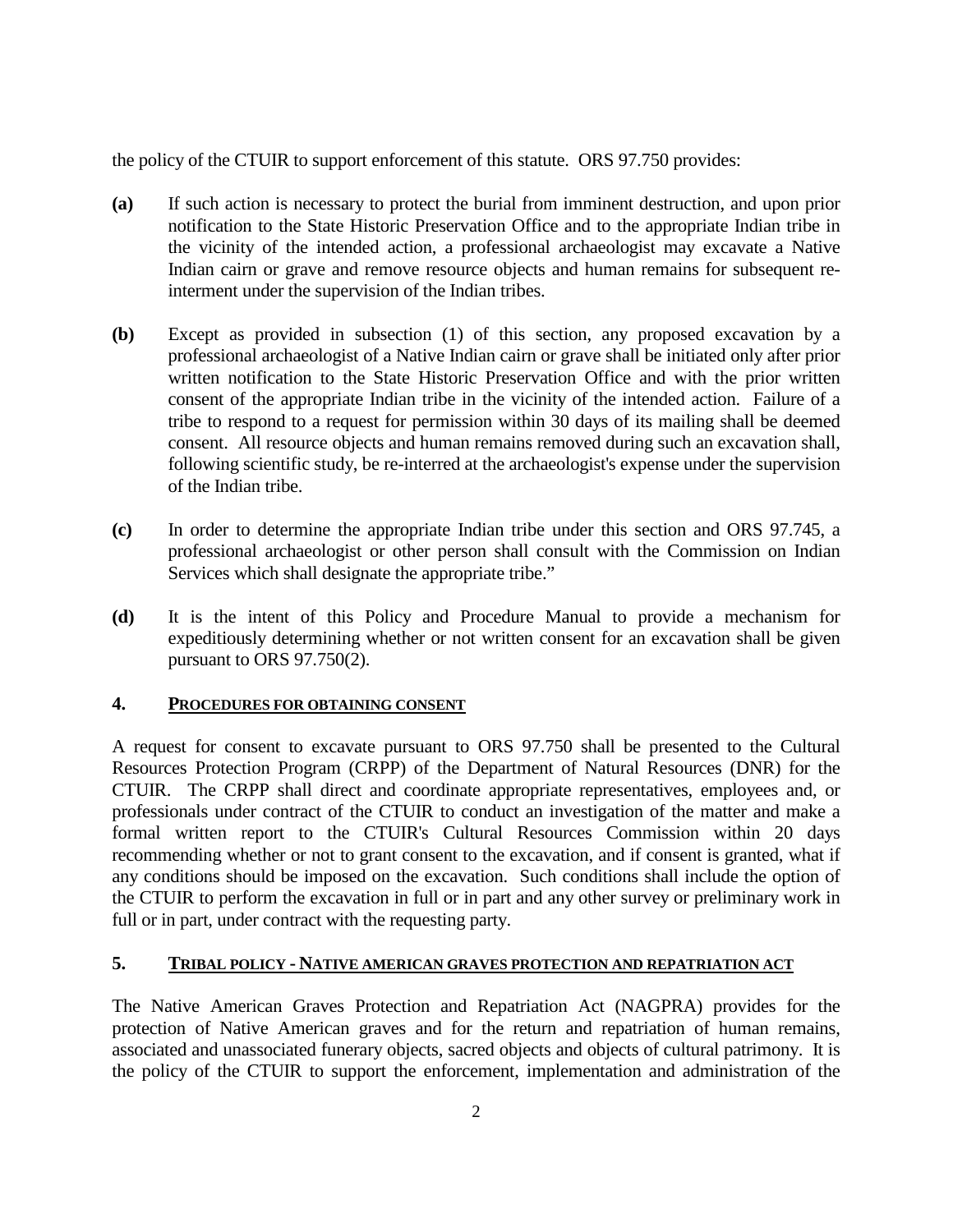NAGPRA. Specific CTUIR policies regarding the NAGPRA are as follows:

- **(a)** The Cultural Resources Commission of the CTUIR is vested with the authority to administer the provisions of the NAGPRA. The Cultural Resources Commission shall administer NAGPRA related issues using the NAGPRA and the regulations developed by the National Park Service as the planning instrument for the CTUIR on all NAGPRA related activities. The Cultural Resources Commission shall coordinate all repatriation activities with the Board of Trustees, the Office of General Council and the CRPP for the CTUIR.
- **(b)** The CRPP shall assist the Cultural Resources Commission in developing administrative strategies regarding Tribal consultation with federal agencies and others, regarding the proper handling and disposition of human remains, associated and unassociated funerary objects, sacred objects and objects of cultural patrimony.
- **(c)** The Cultural Resources Commission shall in consultation with the Board of Trustees, and the Tribal attorney, initiate administrative and or legal action to enforce the provisions of the NAGPRA.
- **(d)** The Cultural Resources Commission with the assistance of the CRPP, shall identify Tribal and non-Tribal lands suitable for repatriation activities. Any lands so acquired shall be administered by the DNR.
- **(e)** The Cultural Resources Commission is authorized and encouraged to negotiate memoranda of agreement with other tribes regarding protocol on repatriation activities. The Cultural Resources Commission is also authorized to negotiate memoranda of agreement with private landowners, local, state and federal agencies regarding the availability and suitability of setting-aside lands suitable for repatriation activities. The final authority to sign any such agreement rests with the Board of Trustees.
- **(f)** It is a policy of the CTUIR to repatriate and reinter all human remains, associated and unassociated funerary objects which have been identified to have originated from ancestral burial sites within the CTUIR's ceded lands.
- **(g)** It is a policy of the CTUIR to require all federal agencies, museums, universities and colleges, and or any other entity, public or private, to comply with the provisions of the NAGPRA. All human remains, sacred objects, associated and unassociated funerary objects and objects or cultural patrimony must be documented in a summary or in an inventory in conjunction with the repatriation of any such human remains or objects. The CTUIR will not accept any human remains or objects for repatriation without documentation.
- **(h)** It is a policy of the CTUIR to solicit full participation of the General Council in all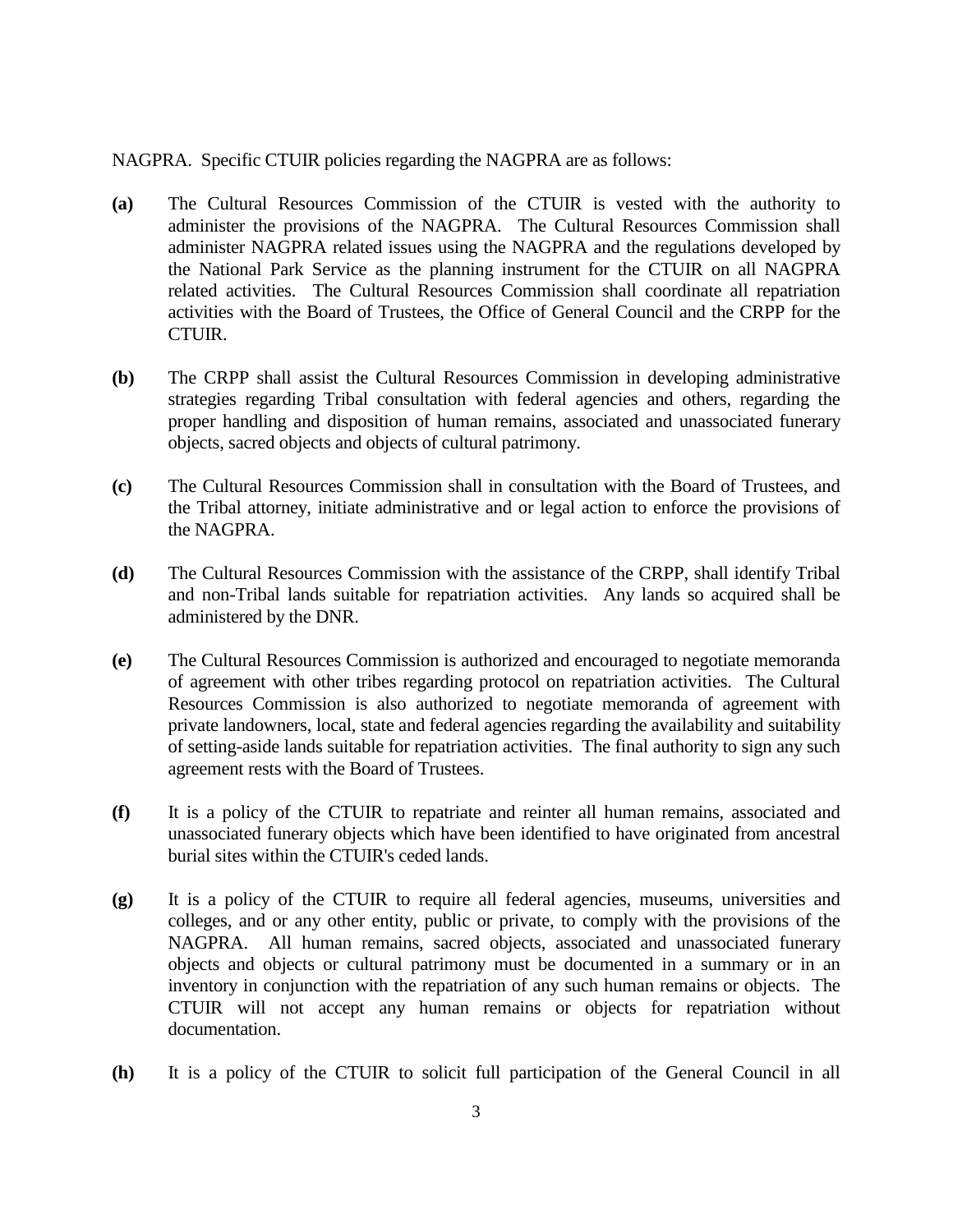NAGPRA related issues.

## **6. STANDARDS AND PROCEDURES FOR THE DISCOVERY AND HANDLING OF ANCESTRAL HUMAN REMAINS**

#### **(a) Applicability:**

The procedures describe the necessary steps to be followed in the discovery and subsequent handling of ancestral human remains found within the CTUIR's ceded lands or lands within the possessory and usage area of the Cayuse, Walla Walla and Umatilla Tribes. The intent of these procedures is to ensure that such remains are treated with dignity at all times and, when applicable, are accorded appropriate handling as specified by a Tribal representative.

As a guiding principle, the CTUIR recognize and reaffirm the belief that Native American ancestral human remains hold paramount religious significance to many contemporary Sahaptin speaking peoples of the Columbia Plateau. To better protect and enhance our traditional cultural values, the CTUIR establish the following policies:

- **(1)** All encountered human remains are to be treated as Native American until available evidence indicates otherwise.
- **(2)** Preference shall be given to the preservation of ancestral human remains "insitu" if feasible.
- **(3)** The repatriation of ancestral remains will occur as expeditiously as possible and in the same location whence the remains came, if practical.
- **(4)** In the event of an inadvertent discovery of ancestral human remains during the course of construction of a project developed by and on behalf of the CTUIR, its governmental departments, tribal corporations and tribal enterprises, projects constructed on CTUIR trust land, and CTUIR members within the boundaries of the Umatilla Indian Reservation; CTUIR Board of Trustees Resolution 04-071 shall apply.

Preservation in situ is not always feasible, therefore alternative protective measures must be implemented and carried out in a manner consistent with the recommendations of the CTUIR. Given the complexity of each potential discovery, ample opportunity must be given to the CTUIR to participate in or oversee any identification or removal procedure immediately thereafter from the time of discovery.

#### **(b) Procedures regarding the Discovery of Human Remains:**

**(1)** All suspected in-situ human remains and or burials that have been exposed as a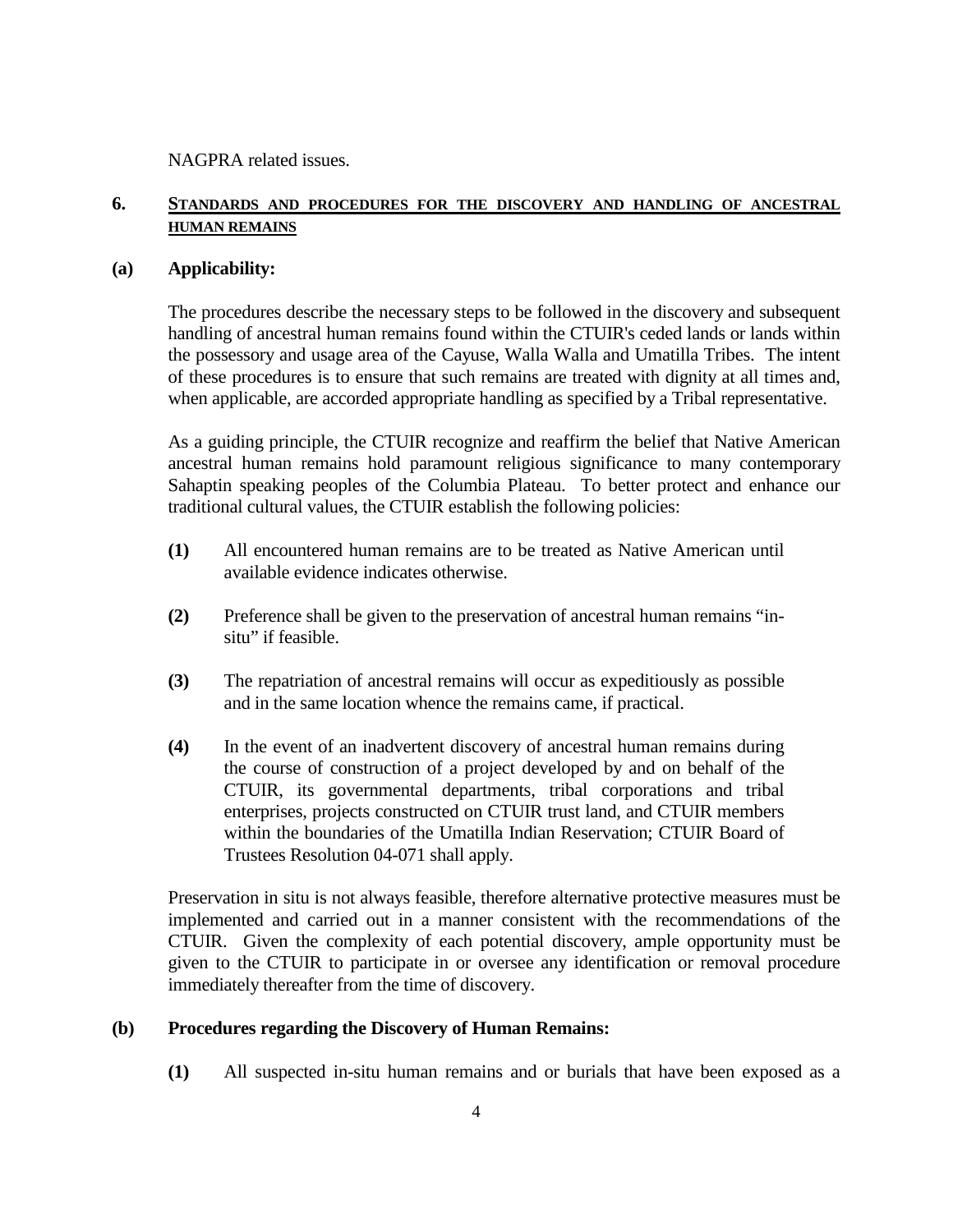result of adverse impact or disturbance, must be reported immediately to the Cultural Resources Commission, the Board of Trustees, the Umatilla Tribal Police Department, the Oregon State Police and the appropriate Medical Examiners Office by the CRPP. If the discovery occurs on state or federal lands, a detailed letter or report from the agency with administrative jurisdiction over such lands shall be requested.

- **(2)** In the event that suspected remains are endangered due to adverse impacts or other occurrences, then interim protective measures shall be developed and implemented.
- **(3)** The Cultural Resources Commission and the Board of Trustees shall be notified by the CRPP regarding opportunities to inspect any burial site and ancestral human remains.
- **(4)** Coordinated efforts to inspect burial sites and or ancestral human remains, should include members of the Board of Trustees, members of the Cultural Resources Commission, appropriate law enforcement personnel, land managers, archaeologist, and or anthropologist, and CTUIR cultural resources staff. The CRPP shall ensure that all law enforcement agencies with jurisdiction and the appropriate Medical Examiner are informed of any planned inspection of a burial site.
- **(5)** Burial inspections shall determine if the skeletal remains are human, and if human, if the remains are modern or ancient. Burial inspection procedures shall be limited to non-destructive observational analysis by a qualified physical anthropologist. The inspection procedure will terminate if the remains are determined to be of modern origin, and possibly under the jurisdiction of a law enforcement agency. The inspection team shall also determine evidence of desecration or violations of applicable statutes such as the NAGPRA or the Archeological Resources Protection Act (ARPA). If there is evidence of NAGPRA or ARPA violations, the team shall thoroughly document the violation using the best available investigative techniques.
- **(6)** If the discovery is determined not to be within the jurisdiction of law enforcement, then the inspection team shall determine, using the best available evidence, if the human remains are Native American or non-Native American in origin. The inspection procedure will terminate if the inspection team determines that the remains are non-Native American. If the inspection team determines that the remains are of Native American origin, the inspection team shall initiate interim measures to secure the site until a formal plan is developed by the Cultural Resources Commission and the CRPP.
- **(7)** No parts of human remains, including associated (or unassociated) funerary objects or artifacts, shall be handled, removed, collected or photographed without direct supervision and approval of the CRPP or as otherwise authorized in writing by the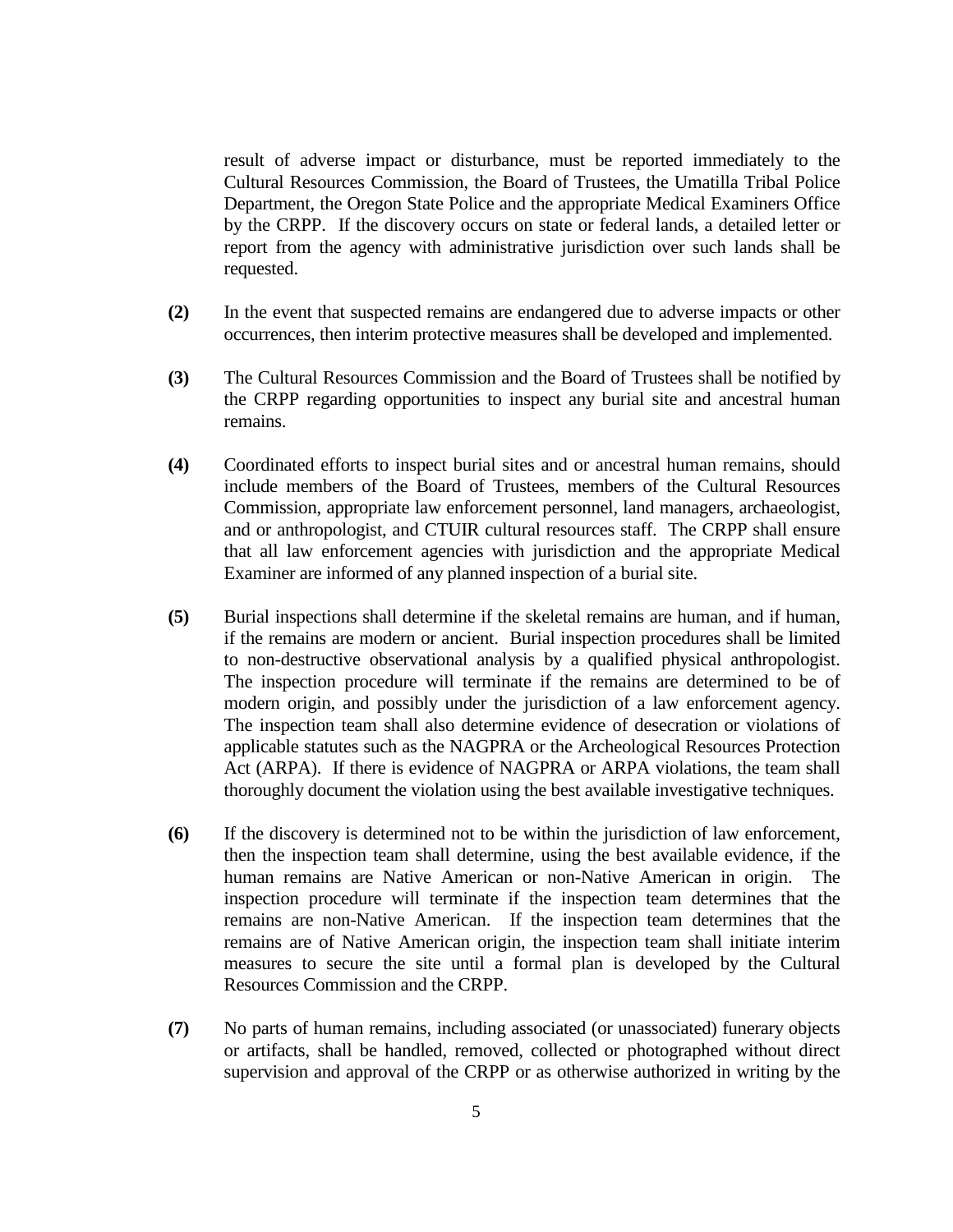Cultural Resources Commission or the Board of Trustees.

- **(8)** If human remains and or burials are discovered in-situ during the course of any ground disturbing activity, the activity is to be halted until an on-site inspection is completed.
- **(9)** If planned construction and or ground disturbing activities is such that destruction of the exposed remains is imminent, emergency removal and exhumation procedures shall be developed and implemented immediately.
- **(10)** If ancestral human remains and or burials are discovered in-situ during the course of an archeological excavation, excavation activities shall cease and the Cultural Resources Commission shall be notified. Once the inspection team has concluded its inspection, and if conditions favor preservation in-situ, the Cultural Resources Commission shall develop a plan for reinterment. If conditions do not favor preservation in-situ, then the remains may be exhumed pursuant to a plan developed by the Cultural Resources Commission.

#### **(c) Procedures for the Analysis of Human Remains:**

- **(1)** Once any human remains are determined to be Native American, in all cases, the CTUIR reserve the right to reburial without scientific study, however when deemed appropriate, the CTUIR will allow human remains to undergo limited nondestructive observational analysis by a qualified physical anthropologist.
- **(2)** In all cases, the CTUIR reserve the right to the re-burial of associated funerary objects without scientific study.
- **(3)** In all cases, prior permission for scientific study shall be obtained in writing from the Cultural Resources Commission or the Board of Trustees.
- **(4)** No methods of study shall be employed that diminishes the integrity of the remains or associated funerary objects.
- **(5)** A reasonable effort shall be made to retain all organic materials contained in, or on the surface of any human bone or associated funerary object for the purposes of reburial.

#### **(d) Procedures for the Reinterment of Human Remains:**

**(1)** The CTUIR reserve the right to reburial of any ancestral remains and or funerary objects without prior notification.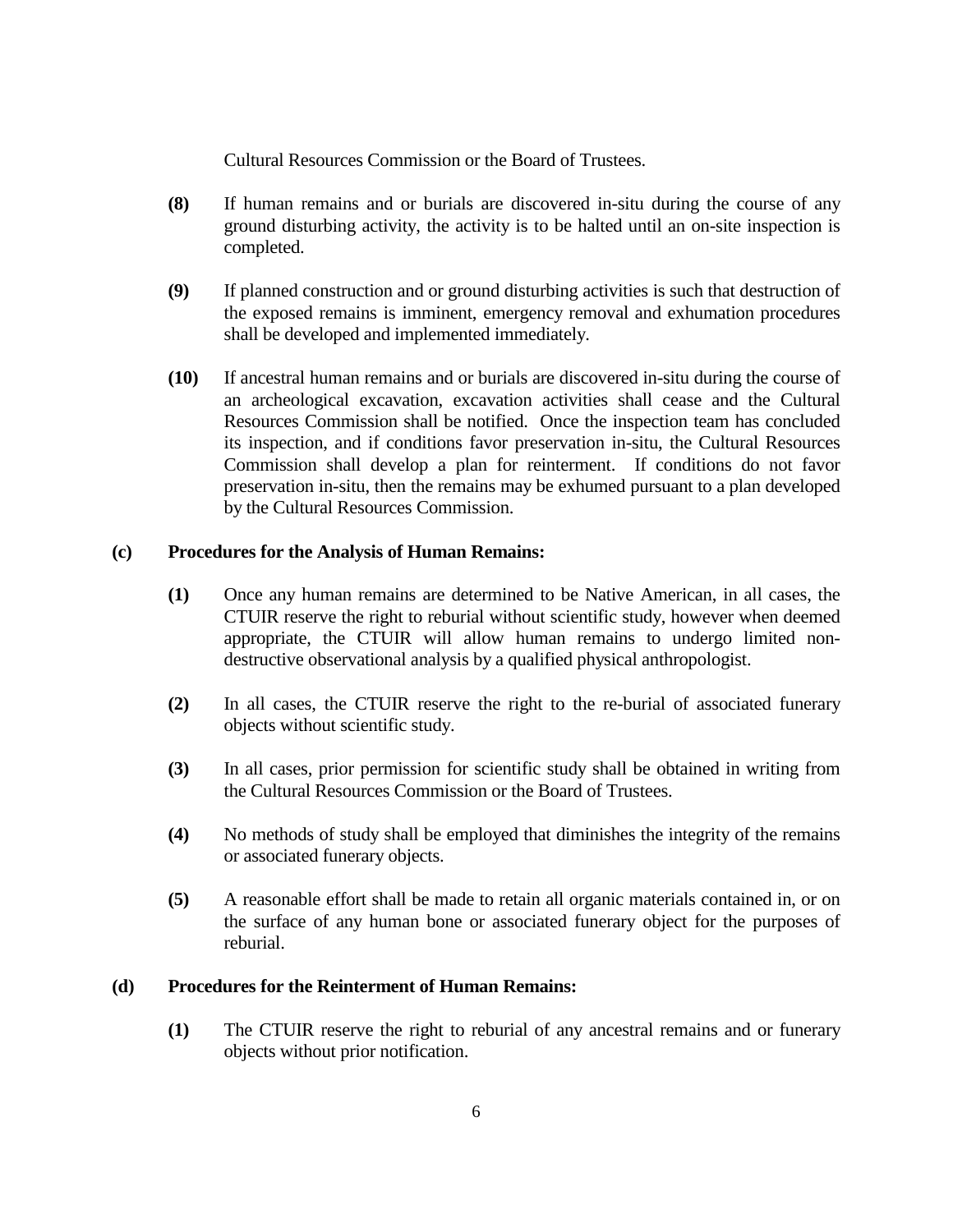- **(2)** The Cultural Resources Commission in conjunction with the CRPP shall upon notification that ancestral human remains have been discovered, develop the appropriate plan to reinter the human remains.
- **(3)** The Cultural Resources Commission shall determine if there are any known relatives to the ancestral remains. If there are no known relatives, the Cultural Resources Commission shall promulgate a summary of the discovery, seeking participation of the General Council. The Cultural Resources Commission shall post the summary at the Tribal Office, the Longhouse, and the General Council Office. The summary shall include a brief description of the discovery and also invite members of the Board of Trustees, the General Council and traditional leaders from the community to meet with the Cultural Resources Commission in a worksession. The worksession shall focus on the details of the reinterment. A plan shall be drafted by the CRPP at the conclusion of the worksession.
- **(4)** Whenever possible, reinterment shall occur at the original location of discovery. All information regarding the existence of known burials, should be safeguarded and not announced publicly.
- **(5)** The CRPP shall provide the administrative support for Cultural Resources Commission activities.

## **7. DEFINITIONS**

- **(1)** "Adverse effect" means a reasonable likelihood of more than moderate adverse consequences for cultural resources in any given site or area, the determination of which is based on (1) the context of a proposed action or development; (2) the intensity of a proposed action, including the magnitude and duration of an impact and the likelihood of its occurrence; (3) the relationship between a proposed action and other similar actions which are individually insignificant but which may have a cumulatively significant impacts; and (4) proven mitigation measures which the proponent of an action will implement as part of the proposal to reduce otherwise significant affects to an insignificant level.
- **(2)** "Ancestral burial site" or "Burial Site" means any natural or prepared physical location, whether originally below, on, or above the surface of the earth, into which there was intentionally deposited, as part of the death rites or ceremonies of a culture, the remains of a deceased individual or individuals. All Ancestral burial sites shall also be considered sacred sites and be defined as a "Protected site".
- **(3)** "Ancestral human remains" or "Human Remains" means the physical remains, articulated or unarticulated bones and bone fragments, artifacts, and the surrounding soil matrix where decomposition has occurred of any deceased human remains that are reasonably believed to be of Native American, or any deceased human individual of historic or prehistoric origin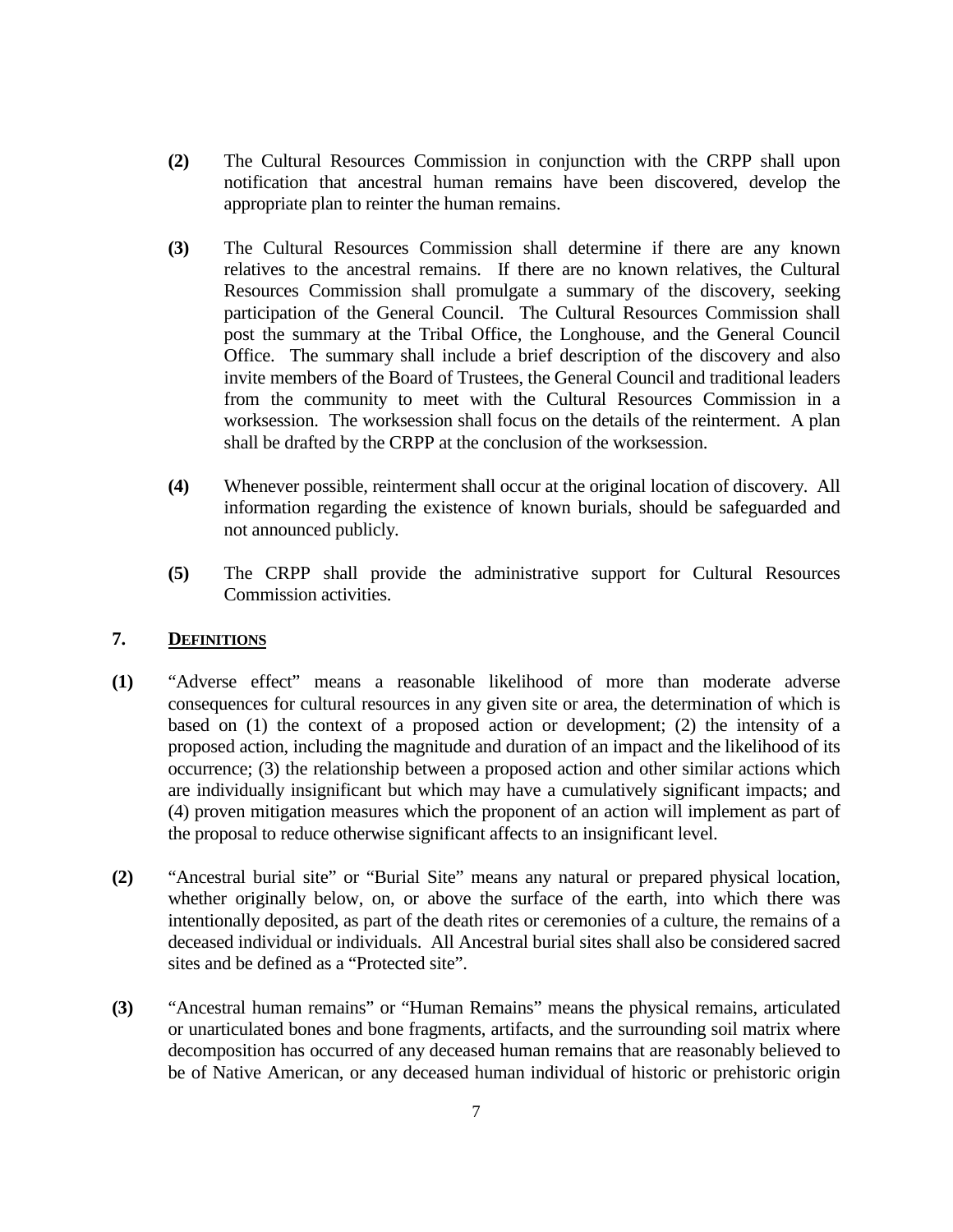that is known, or has been identified, through available evidence, as Native American.

- **(4)** "Board of Trustees" means the Board of Trustees of the Confederated Tribes of the Umatilla Indian Reservation or their successors.
- **(5)** "Ceded area" means that area ceded to the United States by the Umatilla, Cayuse and Walla Walla Tribes in the Treaty of June 9, 1855.
- **(6)** "Consultation" unless used otherwise in this Manual, means the formal, direct face-to-face contact with the CTUIR by any governmental agency or private entity. Such contact or "consultation" is for the specific purpose of seeking Tribal participation as required by Federal or State Statutes.
- **(7)** "Cultural Resources Protection Program (CRPP)" means the program and staff of the Department of Natural Resources created to protect, preserve and enhance cultural resources important to the membership of the Confederated Tribes of the Umatilla Indian Reservation.
- **(8)** "DNR" means the Department of Natural Resources for the Confederated Tribes of the Umatilla Indian Reservation.
- **(9)** "Cultural Resources Studies" means actions conducted to determine if cultural resources are present in an area that would be affected by a proposed uses or development. Cultural Resources Studies may include but not limited to; archival research, surface surveys, subsurface testing, mitigation/data recovery and ethnographical/ethnohistoric research.
- **(10)** "Cumulative Effects" means the combined effects of two or more activities. The effects may be related to the number of individual activities, or to the number of repeated activities on the same piece of ground. Cumulative effects can result from individually minor but collectively significant actions taking place over a period of time.
- **(11)** "Funerary objects" means any artifact or material
	- **(a)** which was intentionally placed with a deceased individual, either at the time of burial or at some subsequent time thereafter, as part of the death rites or ceremonies of a culture, and
	- **(b)** which has been identified, through available evidence, as having been removed from a burial site.
- **(12)** "General Council" means the entire membership of the Confederated Tribes of the Umatilla Indian Reservation over the age of 18 years, or as otherwise defined by the Confederated Tribes Constitution and By-Laws.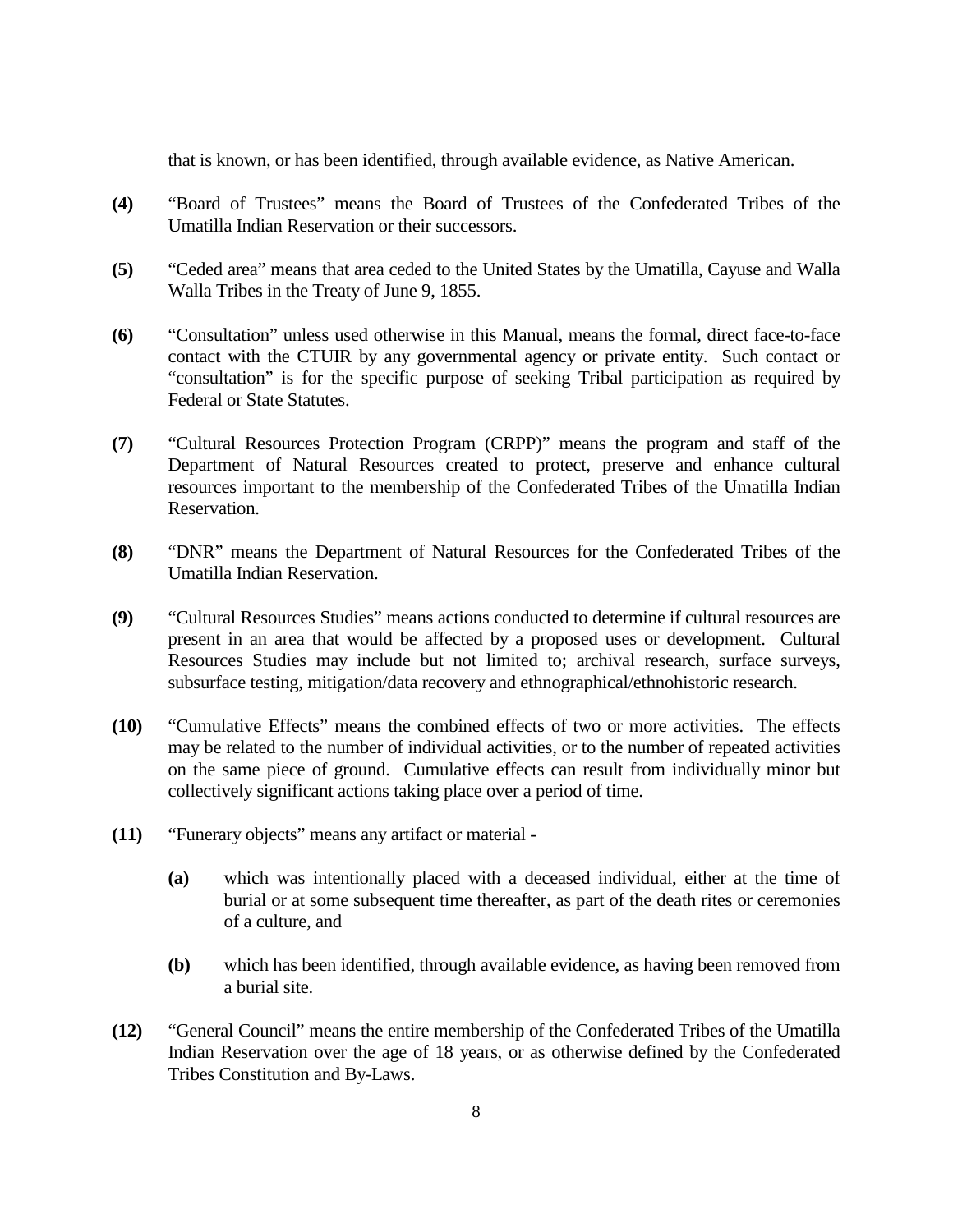- **(13)** "Genetic descendent" means any person or persons known, or reliably assumed to have a relationship to a specified human individual or group of individuals.
- **(14)** "Ground Disturbing Activity" means any activity that disturbs the surface of the ground, such as construction, digging, logging, farm practices on uncultivated soil, dredging, drilling, filling and mining.
- **(15)** "Human remains" means the physical remains of any deceased human individual.
- **(16)** "Indian" means, unless otherwise specified, a member of The Confederated Tribes of the Umatilla Indian Reservation, or any other person of Indian blood who is a member of a federally recognized Indian tribe or any other person on the Reservation who is recognized by the community as an Indian, including a Canadian Indian or an Alaska native.
- **(17)** "In situ" means any undisturbed intact human remains or portions thereof, including burial sites, in their original depositional setting at the time of burial. In situ shall also mean the undisturbed intact artifacts which form a part of an archaeological site.
- **(18)** "Lineal Descendant" means any person(s), that can demonstrate lineal and/or familial descendance of a person or human remains, or objects which are subject to the NAGPRA. A lineal descendant may use charts, records, archival materials, documented oral histories, documented ethnographic information, and any other documentation which aids in establishing descendance.
- **(19)** "Mitigation" means the use of any or all of the following actions: (1) Avoiding the impact altogether; (2) Minimizing impacts by limiting the degree or magnitude of the action and its implementation; (3) Rectifying the impact by repairing, rehabilitating, or restoring the affected cultural resources and or environment; or (4) Reducing or eliminating the impact over time by preservation and maintenance operations during the life of the action.
- **(20)** "Museum collections" means any private, local, state, or federal agency, including institutions of higher education which has control or possession of Tribal cultural resources.
- **(21)** "Native American" has that same meaning given for "Indian".
- **(22)** "Native American Graves Protection and Repatriation Act" or NAGPRA has the same meaning as that within P.L. 101-601 (25 U.S.C. 3001-3013)
- **(23)** "Objects of Cultural Patrimony" means an object having ongoing historical, traditional, or cultural importance central to the Tribal people who currently comprise the Umatilla, Cayuse and Walla Walla cultures, rather than property owned by an individual Tribal member, and which therefore, cannot be alienated, appropriated, or conveyed by any